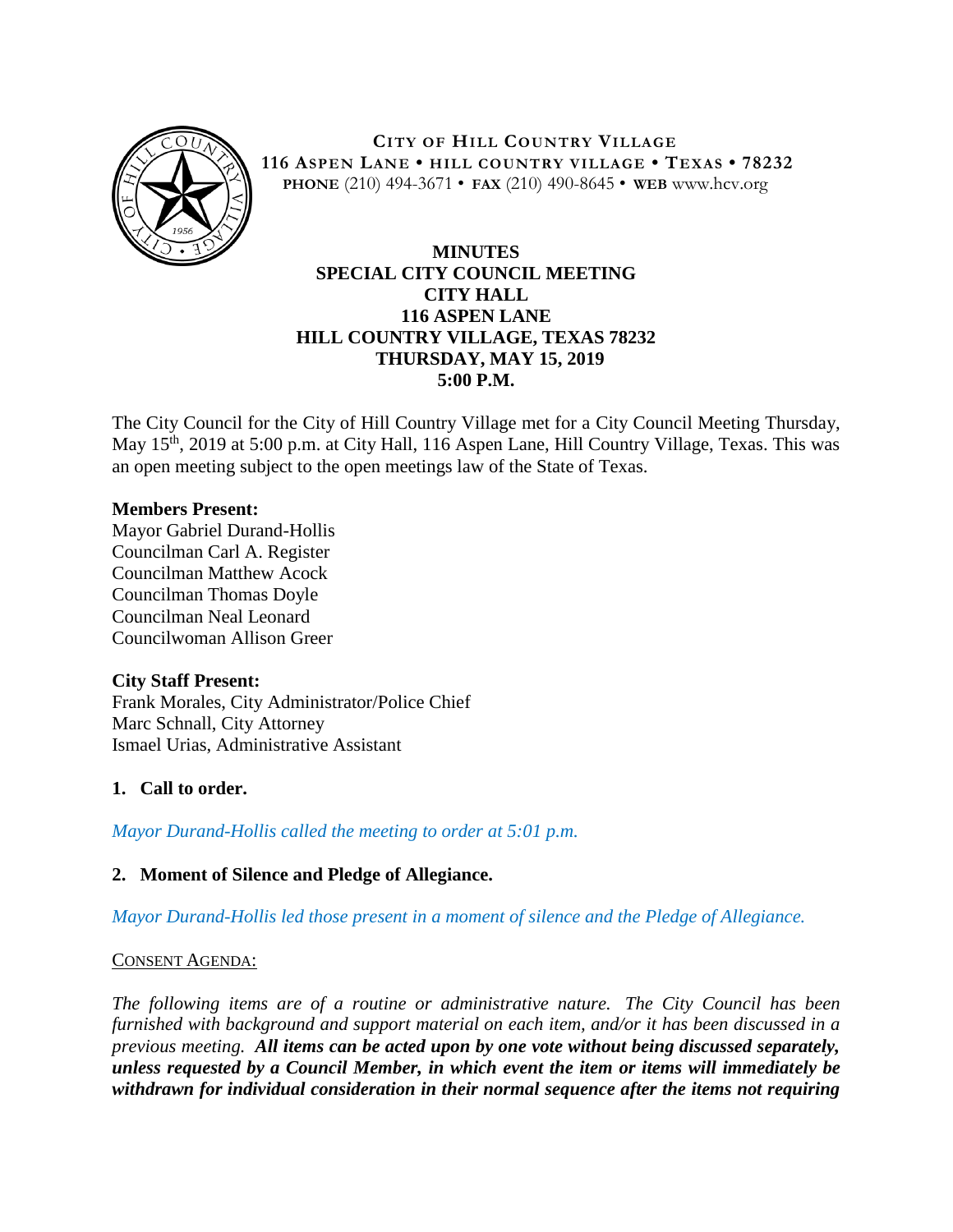*separate discussion have been acted upon. The remaining items will be adopted by one motion and vote of the City Council.*

*There were no items on the Consent Agenda.*

#### INDIVIDUAL ITEMS FOR CONSIDERATION:

# **3. Citizens to be heard.**

*At this time, citizens who have filled out a registration form prior to the start of the meeting may speak on any topic they wish to bring to the attention of the governing body so long as that topic is not on the agenda for this meeting. Citizens may speak on specific agenda items when that item is called for discussion. During the Citizens to be Heard section no council action may take place and no council discussion or response is required to the speaker. However, the Mayor or the City Administrator may make a statement of specific factual information in response to an inquiry or recite existing policy in response to an inquiry. A time limit of two minutes per speaker is permitted; the council may extend this time at their discretion.*

*Mr. Greg Blasko of 205 Hill Country Lane spoke on behalf of his wife, Mrs. Blasko. Mrs. Blasko wanted to know if anything was being done about cleaning up the property located at 14723 San Pedro. City Administrator Frank Morales told Mr. Blasko that the owner was currently in the process of cleaning up the property.*

*Mr. Greg Blasko wanted to speak on the process of working with developers that come into the city. Mr. Blasko thought there should be a committee comprised of two council members, two members of zoning and one member of the EDC that could meet with developers before any proposals were brought to City Council. Mr. Blasko has read the current proposal and thought many issues could have been averted had there been such a committee.*

**4. Discussion and possible action on a Development Agreement between the City of Hill Country Village and Embrey Partners, LLC or its assignee concerning the property legally described as an 11.999 acre or 522,689 square feet, more or less, tract of land being parcels 2,3,4,5, and 6 described in deed to Marmon Family Properties, Ltd. Recorded in Volume 6575, Page 1539, of the Official Records of Bexar County, Texas, and a 6.128 acre tract described in Deed to Marmon Family Properties, Ltd. Recorded in Volume 16352, Page 1197, of the Official Records of Bexar County, Texas, and a 0.82 acre portion of the HCV Tower, LLC property.** 

*Mr. Jimmy McCloskey of Embrey Partners expressed his thanks to the council and city staff on working through the process of this future development. Mr. McCloskey told the council he has done his best to address the concerns of the residents and city council during this process, noting several revisions made as a result of considering the concerns raised. Mr. McCloskey answered questions from the council and audience.*

*The council was provided a Version1 and a Version 2 of a proposed development agreement with Embrey Partners.*